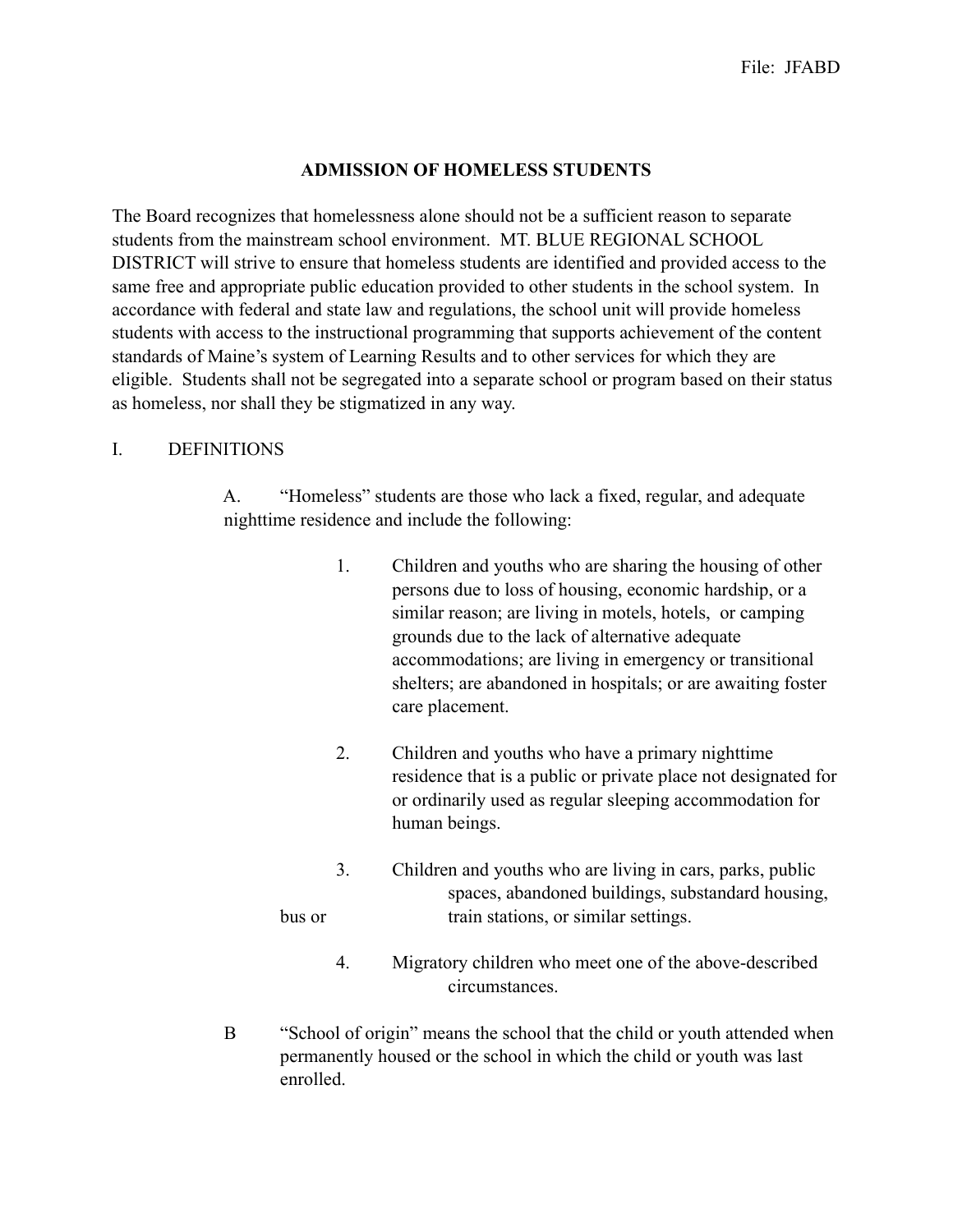C. "Unaccompanied youth" refers to a youth not in the physical custody of a parent or guardian (e.g., runaway and "throw away" children and youth).

# II. ENROLLMENT/PLACEMENT

The school unit will determine, according to the best interest of the child or youth, whether the child or youth will be enrolled in the school of origin or in the public school that non-homeless students who live in the attendance area in which the child is actually living are eligible to attend. In determining the best interest of the child or youth, the school unit will, to the extent feasible, keep the child or youth in the school of origin, unless doing so is contrary to the wishes of the parent.

If the youth is unaccompanied by a parent or guardian, the homeless liaison will assist in placement and enrollment decisions, with the views of the youth taken into consideration.

The school selected shall immediately enroll the homeless child or youth, even if the child or youth is unable to produce records normally required for enrollment, such as previous academic records, immunization records, evidence of residency, or other documentation.

The school unit may require a parent or guardian of a homeless child or youth to provide contact information.

The school unit must provide a written explanation, including a statement regarding the right to appeal, to the parent or guardian of the homeless child or youth if the school unit sends the child or youth to a school other than the school of origin or other than a school requested by the parent or guardian.

In the case of an unaccompanied youth, the homeless liaison will provide notice of the right to appeal.

The enrolling school shall contact the school last attended by the child or youth to obtain relevant academic and other records. If the child or youth needs to obtain immunizations or immunization or medical records, the parent or guardian of the homeless child or youth will be referred to the homeless liaison for assistance.

#### III. ENROLLMENT DISPUTES

If there is a dispute concerning enrollment, the child or youth shall be immediately enrolled in the school in which enrollment is sought, pending resolution of the dispute.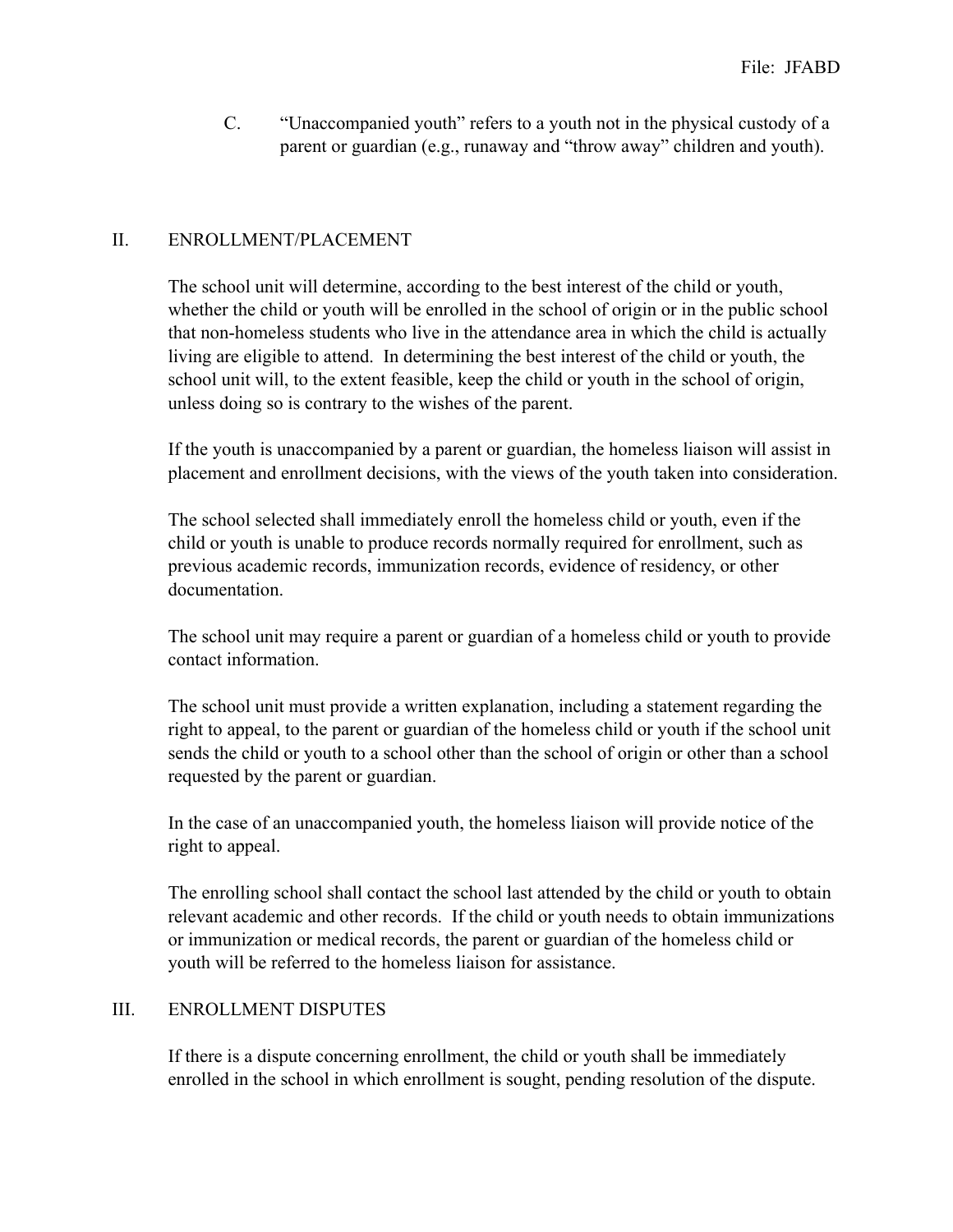The parent or guardian will be provided, in writing, with a written explanation of the school unit's decision and the right to appeal the decision.

The homeless liaison shall ensure that an unaccompanied youth is enrolled in school, pending resolution of a dispute.

## IV. SERVICES

Homeless students shall be provided services comparable to services available to other students in the school system including, but not limited to, transportation services; educational services for which the student meets the eligibility criteria, such as educational programs for disadvantaged students, students with disabilities, gifted and talented students, and students with limited English proficiency; vocational and technical programs; preschool programs; before and after school-care programs; and school meals/ nutrition programs.

### V. TRANSPORTATION

Homeless students are entitled to transportation to their school of origin or the school where they are to be enrolled. If the school of origin is in another school unit and the student is enrolled in MT. BLUE REGIONAL SCHOOL DISTRICT , or if a homeless student's school of origin is in MT. BLUE REGIONAL SCHOOL DISTRICT but he or she is enrolled in a different school unit, the school systems will coordinate the transportation services necessary for the student, or will share the responsibilities and costs equally.

# VI. RECORDS

Any records ordinarily kept by the school, including immunization records, medical records, academic records, birth certificates, guardianship records, and evaluations for special services or programs, regarding each homeless student, shall be maintained so that records may be transferred when a student enters a new school system. Access to records will be available to parents and students in accordance with the Family Educational Rights and Privacy Act (FERPA).

# VII. HOMELESS STUDENT LIAISON

 A. The Superintendent shall designate an individual to act as the school unit's Homeless Student Liaison. The school unit shall inform school personnel, service providers and advocates working with homeless families of the duties of the school unit's Homeless Student Liaison.

B. The Homeless Student Liaison will be responsible for ensuring that: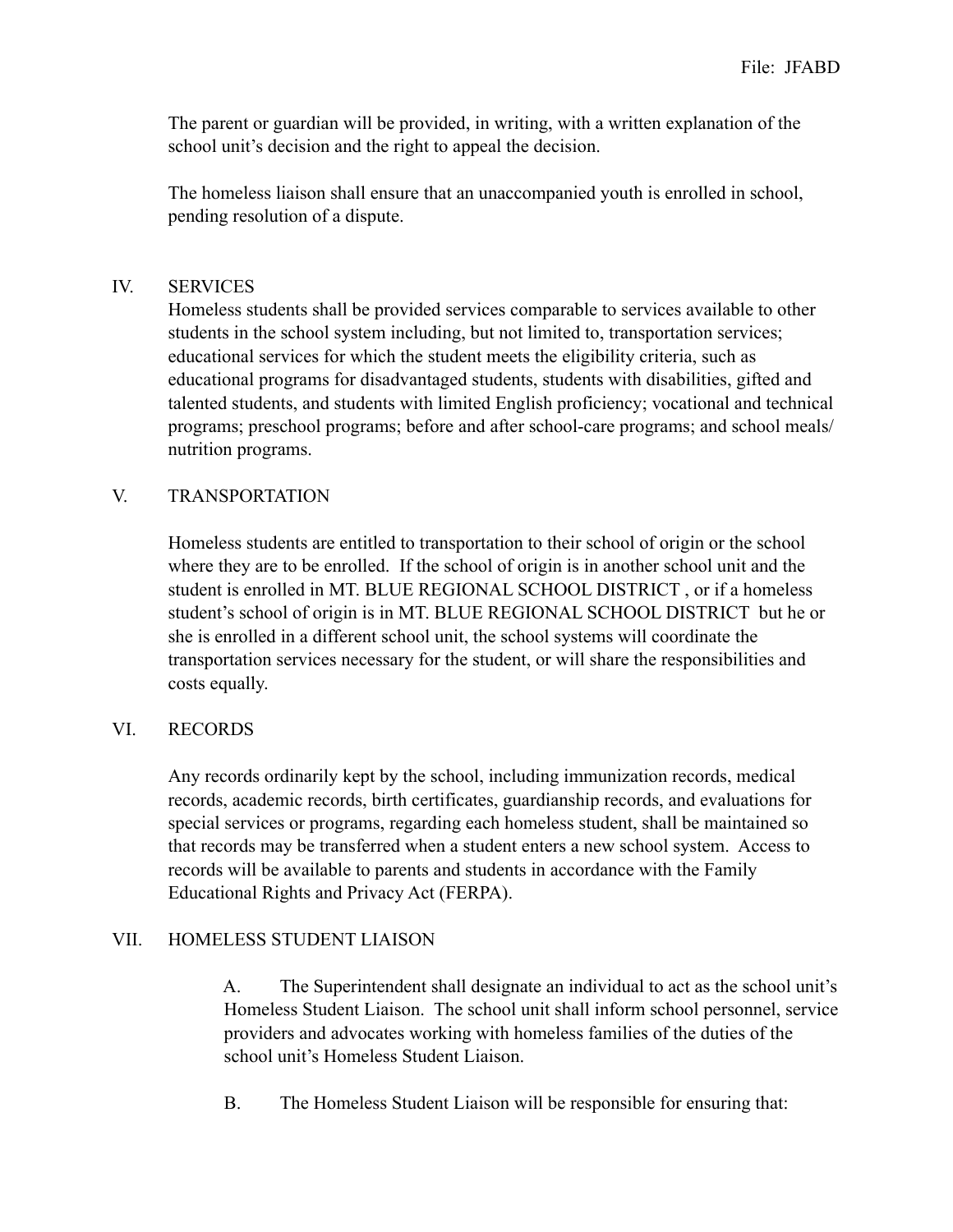| 1.<br>other               | Homeless children and youths are identified by school<br>personnel and through coordination activities with<br>entities and agencies;                                                         |
|---------------------------|-----------------------------------------------------------------------------------------------------------------------------------------------------------------------------------------------|
| 2.<br>school              | Homeless children and youths enroll in and have a full and<br>equal opportunity to succeed in schools within the<br>unit;                                                                     |
| 3.<br>eligible, including | Homeless families, children, and youths receive<br>educational services for which they are<br>Head Start, Even Start, and                                                                     |
| preschool programs        | administered by the school                                                                                                                                                                    |
|                           | unit, and referrals to health care<br>services, dental                                                                                                                                        |
|                           | services, mental health services, and other<br>appropriate                                                                                                                                    |
| services;<br>4.           | The parents or guardians of homeless children and youths<br>are informed of the educational and related                                                                                       |
| opportunities             | available to their children and are provided                                                                                                                                                  |
| with                      | meaningful opportunities to participate in                                                                                                                                                    |
| the education of          | their children;                                                                                                                                                                               |
| 5.<br>and soup            | Public notice of the educational rights of homeless children<br>and youths is disseminated where such children and youths<br>receive services, such as schools, family shelters,<br>kitchens; |
| 6.                        | Enrollment disputes are mediated in accordance with law;                                                                                                                                      |
| 7.                        | The parent or guardian of a homeless child or youth, and<br>any unaccompanied youth, is fully informed of all<br>transportation services, including                                           |
| transportation to the     | school of origin, and is assisted in                                                                                                                                                          |
| accessing transportation  | to the school the student will                                                                                                                                                                |
| be attending;             |                                                                                                                                                                                               |
| 8.                        | Unaccompanied youths are assisted in placement or<br>enrollment decisions and provided notice of                                                                                              |
| the right to              | appeal; and                                                                                                                                                                                   |
| 9.                        | Children or youths who need to obtain immunizations or<br>immunization medical records receive assistance.                                                                                    |